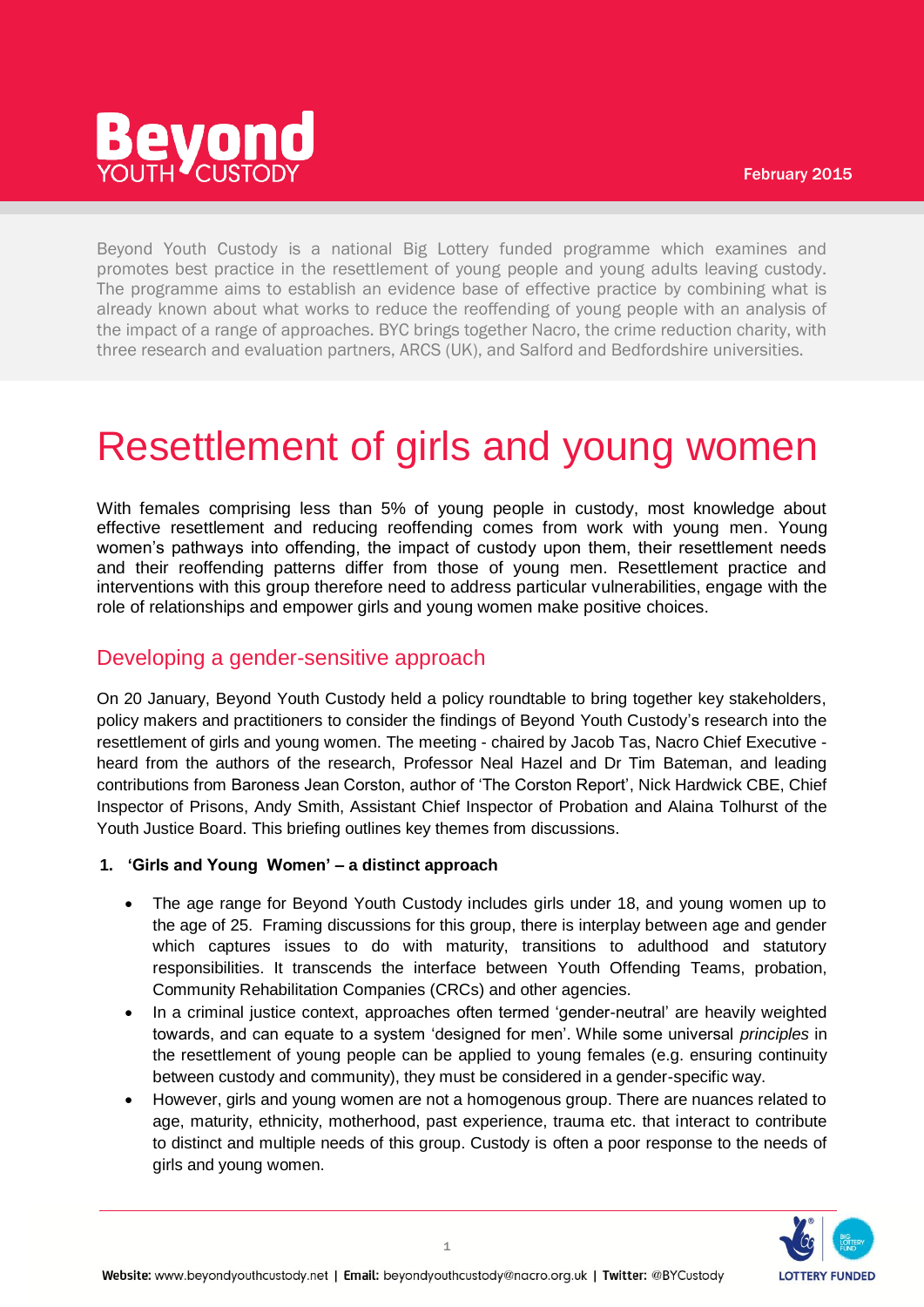#### **2. Girls and young women in custody**

- The small numbers of girls and young women in custody are a symptom of the success of diverting them away from custody. This provides an opportunity for clear oversight and accountability of the agencies involved in supporting each individual girl and young woman, with the small numbers in custody seen as a chance to offer a tailored and enhanced approach.
- However, an unintended consequence has been that girls and young women are held much further away from home, posing challenges for resettlement. In addition, young women are no longer held in Young Offender Institutions meaning that for the small numbers who transfer into adult prisons, the transition is much more significant.
- This highlights the need for expertise and good practice in the resettlement of girls and young women to be shared between agencies and individuals around the country. It also raises questions about effective ways of commissioning gender-sensitive services for this group.

## **3. Securing safe accommodation**

- Arranging for somewhere safe for girls and young women to stay when they are released from custody is crucial to effective resettlement. Housing is key to making other types of support successful. Not just the four walls a young woman stays in, but the people they share it with, the people around it, and the environment they are placed in.
- Having somewhere stable and safe to stay can empower girls and young women, giving them opportunities to foster relationships, possibly with their children, and also to get away from negative relationships.

## **4. Co-ordination and accountability of services**

- There is a plethora of agencies and individuals involved in supporting girls and young women. Sometimes there are competing responsibilities at work and lines of responsibility and accountability can be blurred.
- An on-going point of contact and support for young women would ensure support is continuous. Appropriate individuals and agencies should be afforded the levers and oversight to ensure that appropriate support is in place through the gate and in exit planning.
- There is a clear need for statutory help to be in place. The voluntary sector has a key complementary role to play to ensure a flexible and responsive approach. It is crucial to be able to tailor services to individual needs. Sometimes small interventions have the potential to make a real difference, for example being able to commission practical things such as hair dressing, clothes and driving lessons.

## **5. Developing trust in relationships**

- Individual and personal relationships are crucial for this group and young women need the time and opportunity to foster and improve existing relationships. The role of women as mothers needs to be given special consideration and how facilities and expertise of staff working in the secure estate can be utilised.
- Girls and young women should have one consistent individual and advocate that they can build a relationship with in custody that carries through into the community. Sometimes it is only when trusted relationships are developed, that the benefit from other resettlement interventions such as education or employment can be realised.